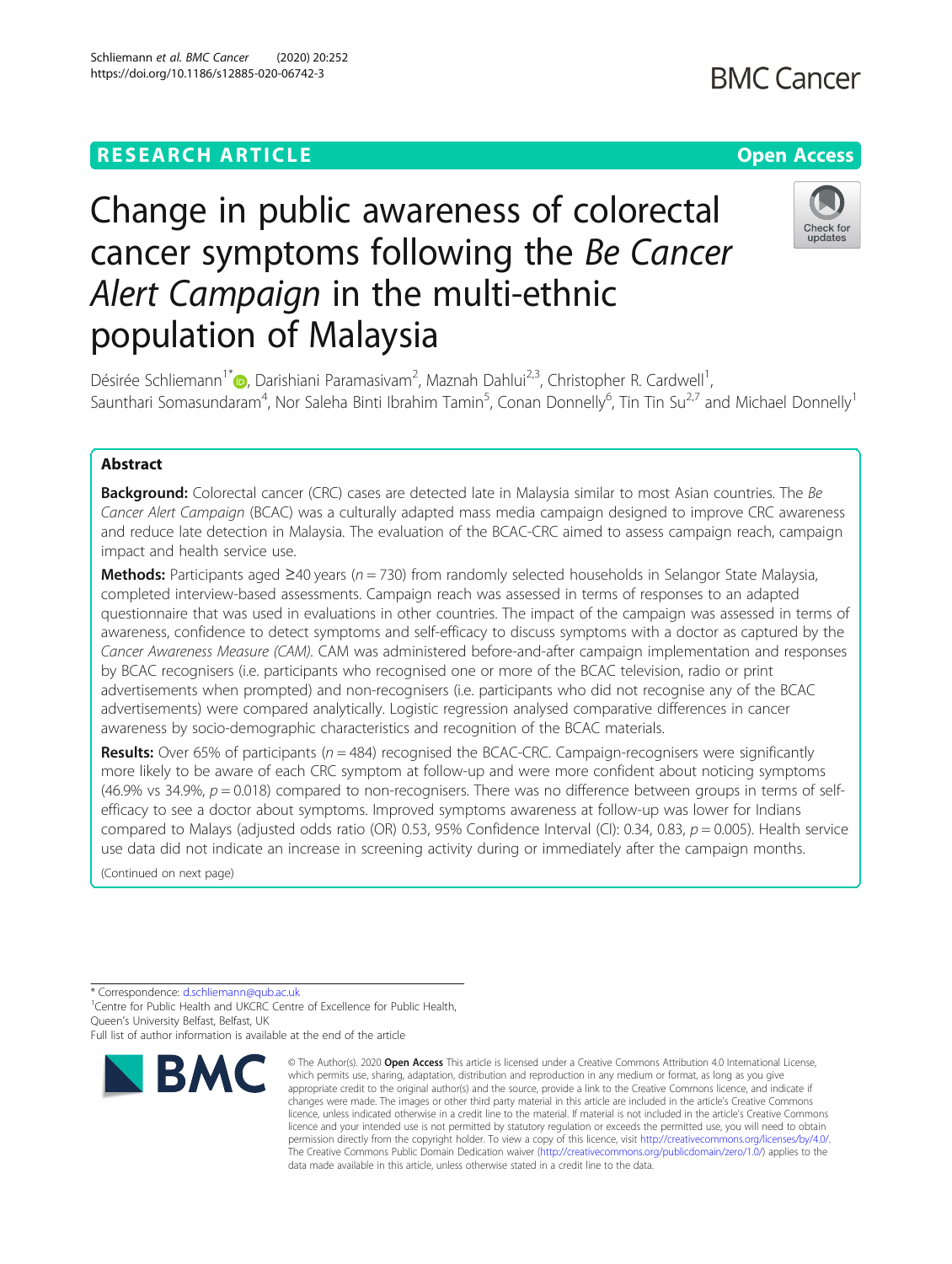#### (Continued from previous page)

**Conclusion:** Overall, the findings of the evaluation indicated that the culturally adapted, evidence-based mass media intervention improved CRC symptom awareness among the Malaysian population; and that impact is more likely when a campaign operates a differentiated approach that matches modes of communication to the ethnic and social diversity in a population.

Keywords: Colorectal cancer, Bowel cancer, Awareness, Mass media, Social media, Campaign, TV, Radio, Colonoscopy, iFOBT, Recognition, Effectiveness, Reach, Health promotion, Malaysia

#### Background

Colorectal cancer (CRC) is the commonest cancer in Malaysian men (age-standardised incidence rate 14.8/ 100, 000), the second most common cancer in Malaysian women (age-standardised incidence rate 11.1/ 100,000) [[1](#page-11-0)] and the third commonest cause of cancer deaths in Malaysia [[2\]](#page-11-0). About 66% of male and 65% of female CRC cases are detected at a late stage (stage 3 or 4) thereby leading to an increased risk of cancer death. Late presentation is due, at least partly, to low cancer awareness and misbeliefs about cancer. For example, research indicates that there is a lack of awareness among Malaysians about CRC symptoms [[3](#page-11-0)–[5](#page-11-0)], i.e. only 40.6% of 2379 participants recognised 'blood in stool' as a warning sign for CRC [\[3](#page-11-0)]. Other causes of delayed detection and diagnosis include denial, negative perceptions of the disease, the over-reliance on traditional medicine, misperceived risk, emotional barriers and negative perceptions towards screening [\[6](#page-11-0)–[8\]](#page-11-0). Cancer awareness campaigns and their evaluation are sparse in low- and middleincome countries (LMICs) such as Malaysia.

Collaborators from Malaysia (University of Malaya, Monash University Malaysia, National Cancer Society Malaysia (NCSM) and the Ministry of Health Malaysia (MoH)) and Queen's University Belfast designed and implemented the Be Cancer Alert Campaign (BCAC) [\[9](#page-11-0), [10](#page-11-0)], a culturally acceptable mass media campaign for Malaysians, based on successfully implemented campaigns in the UK [\[11](#page-11-0), [12](#page-11-0)]. This research assessed the reach of the BCAC-CRC campaign as well as campaign impact, i.e. improved knowledge about CRC symptoms, perceived confidence to detect symptoms, and self-efficacy to visit a doctor to discuss CRC symptoms and health service use, i.e. number of CRC screenings undertaken (Immunochemical Faecal Occult Blood Test (iFOBT) and colonoscopies) and the number of CRC cases diagnosed.

#### Methods

This was a quasi-experimental study with before- and after- evaluation assessments. The protocol for the evaluation of the BCAC-CRC was published previously [[9\]](#page-11-0) and it is explained here in brief.

#### Study population and sampling

Malaysia is a multi-ethnic country comprising three main ethnicities: Malay (69.1%), Chinese (23%) and Indian (6.9%) [\[13](#page-11-0)]. The sample was drawn from Selangor State, specifically from the Rawang area because of its multi-ethnic composition [\[9\]](#page-11-0). Trained research assistants visited randomly selected households and invited residents to participate if they I) were aged 40 years or older, II) spoke English or Malay, III) were able to provide answers independently without support from others and IV) provided consent. Participants were interviewed 1 to 12 weeks before and 1 to 12 weeks after the BCAC-CRC was implemented.

#### Intervention

The BCAC-CRC campaign was implemented over a fiveweek period (2nd April – 6th May 2018). A description of campaign materials was presented previously [\[14](#page-11-0)] and a summary is presented in Additional file [1](#page-10-0): Table 1. Television (TV) and radio advertisements were aired nationwide and print materials (i.e. billboards, street buntings, banners, posters and brochures) were distributed throughout the study area. A social media campaign was delivered through the NCSM Facebook page. All materials contained a link to a bespoke BCAC website and the NCSM helpline.

#### Data collection

#### **Ouestionnaire**

The first section of the household interview comprised questions regarding socio-demographic characteristics (e.g. gender, age, education and ethnicity), CRC history (of respondent and/or close relatives and friends), CRC screening history and monthly household income.

The second section of the interview comprised questions from the well-validated Cancer Awareness Measure (CAM) [[5](#page-11-0), [15\]](#page-11-0) to assess campaign impact on CRC awareness as well as perceived confidence to notice symptoms and self-efficacy to discuss symptoms with a doctor. *Unprompted* knowledge about CRC signs and symptoms was assessed via the CAM by asking, 'There are many warning signs and symptoms of CRC. Please name as many as you can think of. Prompted awareness was assessed by asking, 'Do you think [symptom] could be a sign for CRC?' A score was calculated for unprompted and prompted awareness, respectively, by summing the 'correct' answers for each set of questions.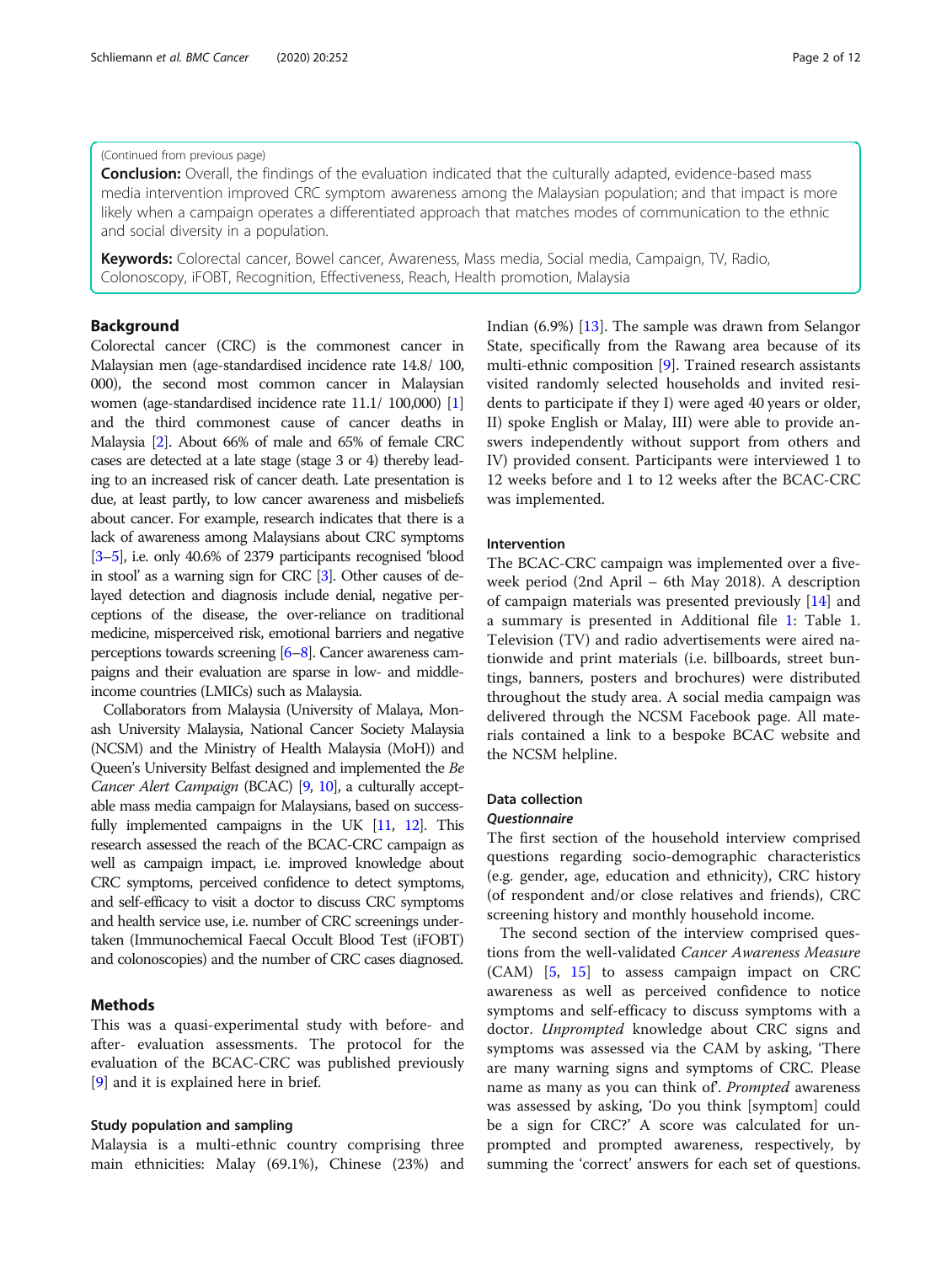In addition, confidence to recognise a CRC symptom and help-seeking was assessed via CAM questions.

A third section was included in the post-campaign household interview to assess campaign reach. This section was adapted from the Be Cancer Aware (BCA) campaign evaluation [[16](#page-11-0)]. The questions assessed whether or not the sample I) recognised materials and II) took action as a result of the campaign. The first three questions were used to identify which TV channels, radio stations and newspapers were viewed, listened to, or read by interviewees (up to three options per type of media). Next, participants were shown the BCAC logo and other campaign materials and asked whether or not they previously noticed each item. The final set of questions asked participants whether or not they found the materials relevant, thought provoking and culturally acceptable; whether or not they shared/discussed the campaign information with their family and/or friends and whether or not they or their family and/or friends visited a health care professional as a result of seeing the BCAC-CRC campaign.

#### Social media monitoring

An external agency was hired to monitor the performance of the social media aspect of the campaign on a daily basis and to boost posts of particular interest to followers. Weekly feedback was provided to the research team regarding post reach (total number of unique users who saw the advertisement/post on their Facebook feed), interaction (total number of emoji reactions including like, love, smile, wow, sad and angry), amplification (number of shares per post), conversation (number of comments per post) and total engagement (total number of interactions, amplification and conversation per post) and recommendations were made to improve performance throughout the intervention period.

#### **Helpline**

The NCSM helpline was monitored by trained nurses who kept records of callers who obtained the helpline number from one of the BCAC-CRC materials. Date of call, gender of caller, reason for calling and campaign source were recorded in an Excel template (with consent from each caller).

#### Health service use

Staff in local health clinics and hospitals recorded and reported (in Excel) the number of iFOBTs and colonoscopies that were undertaken between January and July 2018 as well as information on gender, age (for iFOBT data only) and ethnicity.

#### Sample size

It was estimated that 550 participants would allow 80% power to detect, as statistically significant at the 5% level, an increase by 6% in the proportion of individuals who were aware of changes in bowel habits as a symptom of CRC based upon a two sided McNemar's Test [[9\]](#page-11-0).

#### Data analysis

Data were analysed with SPSS vs 24. Pre- and postcampaign differences in knowledge/awareness were assessed through the McNemar test for dichotomous variables and the Wilcoxon Singed Rank test for categorical variables. Chi-square tests were conducted to test associations between campaign recognition and CRC knowledge/ awareness/attitudes; and to test associations between CRC history or CRC screening history and CRC symptoms awareness. Participants who recognised one or more BCAC-CRC materials (TV, radio or print) when prompted were referred to as 'campaign-recognisers' and participants who did not recognise any BCAC-CRC materials when prompted were referred to as 'non-recognisers'. Logistic regression investigated the relationship between BCAC-CRC recognition (yes versus no) and potential explanatory variables including socio-demographic variables. The final model from which adjusted estimates were calculated contained age (in categories), gender, ethnicity, marital status, education, monthly family household income, CRC history and CRC screening history (received CRC screening – either immunochemical Faecal Occult Blood Test (iFOBT) or colonoscopy- in the past 5 years) and results are presented as odds ratios (OR) and 95% Confidence Intervals (95% CI). Similar models were applied for the outcome 'knowledge improved' (yes vs no). Logistic regression analyses were repeated using robust standard errors to adjust for potential clustering within households [[17](#page-11-0)] (the results were similar to the results that are presented here). Service utilisation data were charted over the relevant time periods.

#### Results

#### Campaign fidelity

All components of the BCAC-CRC were implemented as planned and described in our pre-specified protocol and according to procedural checklists [\[9](#page-11-0)] (Additional file [1](#page-10-0): Table 1).

#### Study population

At baseline, 954 participants (from 710 households) completed the CRC survey of which 730/954 (from 559 households) also completed the follow-up survey (76.5%). The majority of the study population who completed the interview at both time points were female (65.1%), married (81.8%) and of Malay ethnicity (56.2%), followed by Indian (28.1%), Chinese (10%) and others (5.8%) (Table [1](#page-3-0)). 'Others' mainly comprised participants from Indonesian and Philippine origin. The majority of participants were followers of Islam (63%), followed by Hinduism (24%) and Buddhism (8.5%). About one third of participants were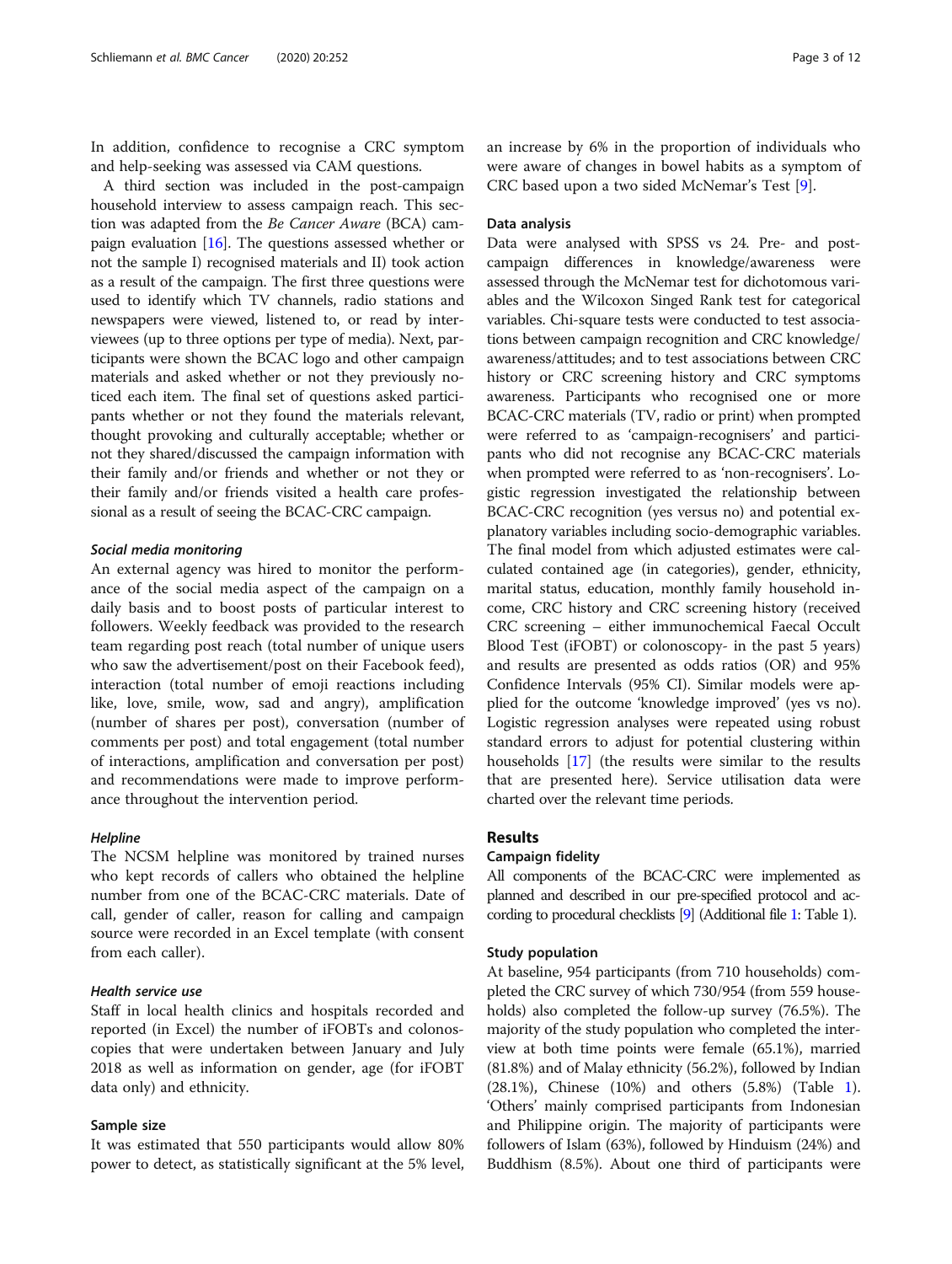<span id="page-3-0"></span>

| <b>Table 1</b> Socio-demographic characteristics of respondents pre- |  |  |
|----------------------------------------------------------------------|--|--|
| and post-campaign                                                    |  |  |

|                                         | Pre n (%)<br>$n = 954$ | Post n (%)<br>$n = 730$ |
|-----------------------------------------|------------------------|-------------------------|
| Age                                     |                        |                         |
| 40-49 years                             | 314 (33.0)             | 227 (31.2)              |
| 50-59 years                             | 346 (36.3)             | 265 (36.4)              |
| 60-69 years                             | 216 (22.7)             | 177 (24.3)              |
| $\geq$ 70 years                         | 76 (8.0)               | 59 (8.1)                |
| Gender                                  |                        |                         |
| Males                                   | 361 (37.8)             | 255 (34.9)              |
| Females                                 | 593 (62.2)             | 475 (65.1)              |
| <b>Ethnicity</b>                        |                        |                         |
| Malay                                   | 516 (54.1)             | 410 (56.2)              |
| Chinese                                 | 110 (11.5)             | 73 (10.0)               |
| Indian                                  | 264 (27.7)             | 205 (28.1)              |
| Others                                  | 64 (6.7)               | 42 (5.8)                |
| Religion                                |                        |                         |
| Islam                                   | 585 (61.4)             | 460 (63.0)              |
| Christianity                            | 35 (3.7)               | 25 (3.4)                |
| Buddhism                                | 95 (10.0)              | 62 (8.5)                |
| Hinduism                                | 226 (23.7)             | 175 (24.0)              |
| Others                                  | 11(1.2)                | 8(1.0)                  |
| <b>Marital status</b>                   |                        |                         |
| Single <sup>a</sup>                     | 167 (17.6)             | 133 (18.2)              |
| Married                                 | 783 (82.4)             | 596 (81.8)              |
| Education <sup>b</sup>                  |                        |                         |
| No formal education                     | 152 (16.0)             | 124 (17.0)              |
| Primary                                 | 190 (20.0)             | 143 (19.6)              |
| Secondary                               | 485 (51.0)             | 378 (51.9)              |
| Tertiary                                | 124 (13.0)             | 83 (11.4)               |
| Family income <sup>c</sup>              |                        |                         |
| $<$ RM 4000                             | 661 (81.8)             | 512 (83.0)              |
| RM 4000-10,000                          | 117 (14.5)             | 87 (14.1)               |
| $>$ RM 10,000                           | 30(3.7)                | 18 (2.9)                |
| CRC history <sup>d</sup>                |                        |                         |
| No                                      | 833 (87.3)             | 633 (87.8)              |
| Yes                                     | 112 (11.7)             | 88 (12.2)               |
| CRC screening history (in past 5 years) |                        |                         |
| No                                      | 862 (90.4)             | 660 (90.4)              |
| Yes                                     | 92 (9.6)               | 70 (9.6)                |

Missing variables (of participants who completed follow-up): Age ( $n = 2$ ), Religion ( $n = 1$ ) Marital status ( $n = 1$ ), Education ( $n = 2$ ), Family Income ( $n = 1$ ) 113), CRC history ( $n = 9$ )<br>
n Number, CRC Colorectal cancer, RM Malaysian Ringgit

<sup>a</sup> Participants who are widowed, divorced and who never married

<sup>b</sup> No formal education – includes never schooled/ never completed primary school; primary education – includes completed primary school; secondary education – includes completed form 3/ completed form 5/ certificate/ Alevel/ STPM/ HSC; tertiary education – includes diploma/ bachelor degree/ post-graduate degree

Monthly income of all household family members combined

<sup>d</sup> CRC history includes self/ family/ friends; those who answered 'yes' to CRC history and CRC screening were reported as CRC history only

aged between 40 to 49 years (31.1%) and 50 to 59 years (36.4%). More than half of the study population attained secondary education (51.9%) or tertiary education (11.4%). According to recent government income-grouping [[18](#page-11-0)], 83% of participants lived in 'low income' households, i.e. had a monthly family income of less than Malaysian Ringgit (RM) 4000. Significantly fewer Chinese participants, males and participants with tertiary education completed the survey at follow-up compared to baseline (Table 1). Socio-demographic characteristics by the ethnic group of participants at post-campaign assessment are presented in Additional file [1](#page-10-0): Table 2.

The most commonly viewed TV channels were the Malay channels (TV3 (55.1%), TV1 (20.5%), TV2 (19.2%) and TV9 (14.1%)). The Chinese channel (8TV) was viewed by 20.5% of Chinese participants. More than half of participants did not listen to the radio (51.8%). The most popular Malay radio stations were Sinar FM (12.7%) and Era (9.1%). The Indian stations, Thr Raaga (10.8%) and Minnal FM, were followed by 26.4 and 25.4% of Indians, respectively. Only 1% of participants reported listening to Lite FM (English station). Almost half of participants did not read newspapers (45.9%). Harian Metro was the most popular newspaper (17.2%), followed by Berita Harian (11.2%), Utusan Malaysia (11.2%) and Kosmo (8.7%).

#### Campaign reach

When prompted, 26% of participants reported that they saw the BCAC logo previously. Participants reported without prompting that they noticed BCAC-CRC materials (Additional file [1:](#page-10-0) Figure 1), mainly in the form of posters that were on display in clinics (18.5%), TV advertisements (6.7%) and outdoor display boards (5.6%). When interviewees were prompted or shown the campaign materials that appeared on TV, radio and as print materials (billboards, buntings or posters), 66.3% reported that they saw at least one of the materials, particularly the TV (42.9%), print indoor/outdoor (40%) and radio announcements (18.4%) (Additional file [1](#page-10-0): Figure 2). Approximately 71% of Malays saw at least one of the BCAC-CRC materials followed by 68% of Indians and 34% of Chinese participants. More Malays saw the TV advertisement compared to Chinese and Indians (52.9, 24.7 and 25.9%, respectively) (Additional file [1](#page-10-0): Figure 3). Radio advertisements reached comparatively more Indians (42.9%) than Malays (10%) and Chinese (1.4%). Print displays were more effective in reaching Malays and Indians compared to Chinese (44.9, 41.4 and 17.8% respectively).

The odds that survey participants saw one or more of the BCAC materials (TV, radio and/or print) were significantly lower for Chinese interviewees compared to Malays (adjusted OR 0.23, 95% CI 0.12;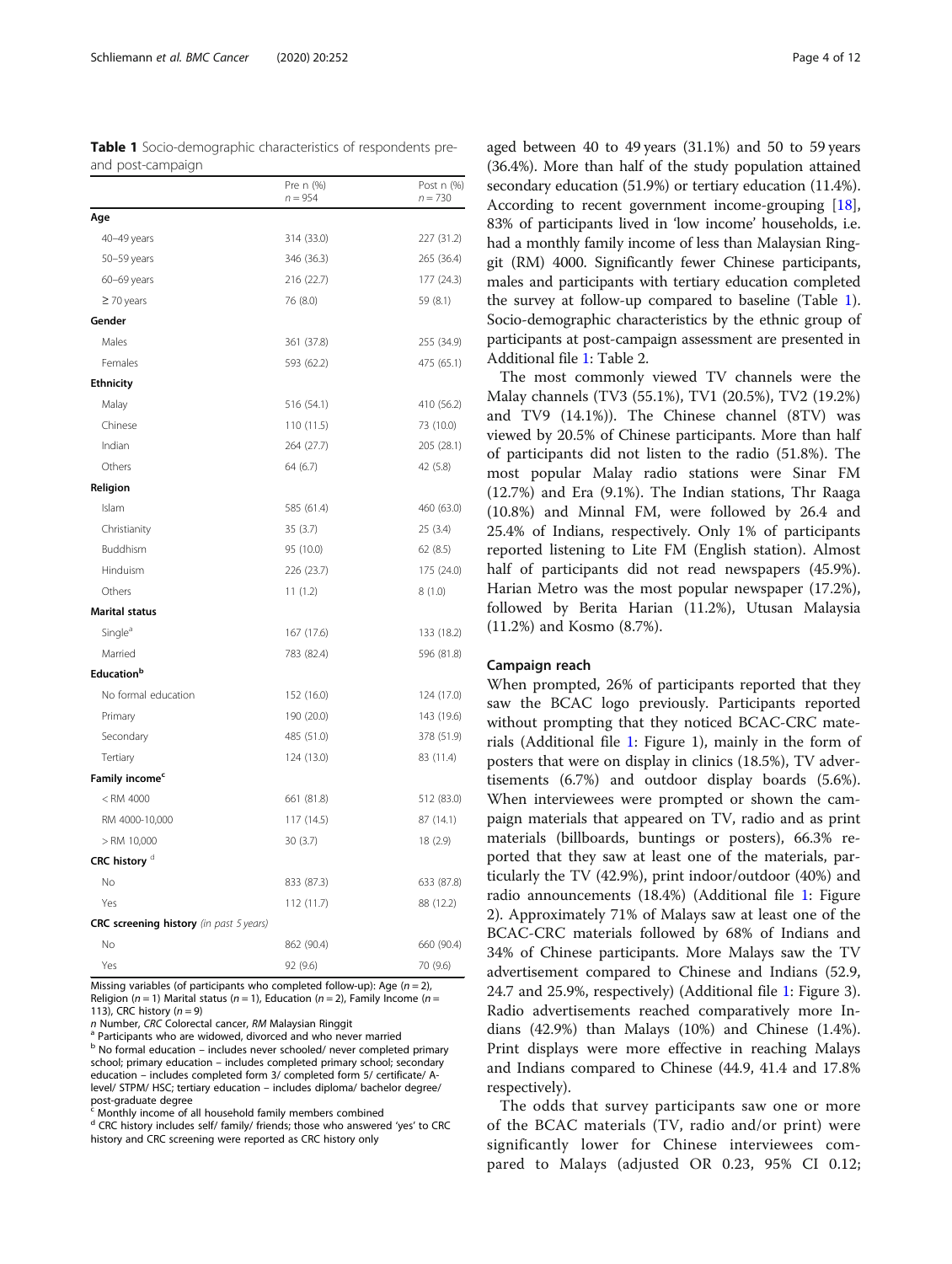0.43,  $p < 0.001$ ) (Table 2). Furthermore, the odds that participants saw the media campaign appeared to decrease with age and was statistically significant for those aged 70 years or older (adjusted OR comparing over 70s with 40 to 50 year olds was 0.44, 95% CI 0.21; 0.95,  $p = 0.036$ ). Primary and secondary education completion (compared to no formal education) exerted a positive influence on campaign reach

(adjusted OR 2.45, 95% CI 1.32; 4.55,  $p = 0.004$  and OR 1.89, 95% CI 1.11; 3.23,  $p = 0.020$ , respectively).

Participants reported the TV advertisement was most thought-provoking and relevant to them (47.7 and 55.8%, respectively), followed by the print materials (28.2 and 33.8%, respectively) and radio advertisement (14.2 and 15.9%, respectively) (Additional file [1:](#page-10-0) Figure 2). Only 2.3% reported that the advertisements were not

Table 2 The relationship between the socio-demographic characteristics of respondents and their recognition of any aspect of the BCAC-CRC<sup>a</sup>

|                                                                                                                          | $n/d$ (%)      | OR (95% CI)<br>(unadjusted) | $\overline{P}$ | OR (95% CI)<br>(adjusted) <sup>b</sup> | $\,P$   |
|--------------------------------------------------------------------------------------------------------------------------|----------------|-----------------------------|----------------|----------------------------------------|---------|
| Age                                                                                                                      |                |                             |                |                                        |         |
| 40-49 years                                                                                                              | 161/227 (70.9) | Reference                   | < 0.001        | Reference                              | 0.074   |
| 50-59 years                                                                                                              | 191/265 (72.1) | $1.06$ (0.72, 1.57)         | 0.778          | $1.11$ (0.71, 1.74)                    | 0.641   |
| 60-69 years                                                                                                              | 103/177 (58.2) | 0.57 (0.38, 0.86)           | 0.008          | 0.74 (0.44, 1.25)                      | 0.263   |
| $\geq$ 70 years                                                                                                          | 27/59 (45.8)   | 0.35(0.19, 0.62)            | < 0.001        | $0.44$ $(0.21, 0.95)$                  | 0.036   |
| Gender                                                                                                                   |                |                             |                |                                        |         |
| Male                                                                                                                     | 162/255 (63.5) | Reference                   |                | Reference                              |         |
| Female                                                                                                                   | 322/475 (67.8) | 1.21 (0.88, 1.66)           | 0.246          | 1.13 (0.75, 1.69)                      | 0.566   |
| <b>Ethnicity</b>                                                                                                         |                |                             |                |                                        |         |
| Malay                                                                                                                    | 290/410 (70.7) | Reference                   | < 0.001        | Reference                              | < 0.001 |
| Chinese                                                                                                                  | 25/73 (34.2)   | $0.22$ $(0.13, 0.37)$       | < 0.001        | $0.23$ $(0.12, 0.43)$                  | < 0.001 |
| Indian                                                                                                                   | 140/205 (68.3) | $0.89$ (0.62, 1.28)         | 0.534          | 0.99 (0.64, 1.53)                      | 0.975   |
| Others                                                                                                                   | 29/42 (69.0)   | $0.92$ $(0.46, 1.84)$       | 0.820          | $1.00$ (0.45, 2.26)                    | 0.995   |
| <b>Marital Status</b>                                                                                                    |                |                             |                |                                        |         |
| Married                                                                                                                  | 397/596 (66.6) | Reference                   |                | Reference                              |         |
| Single                                                                                                                   | 86/133 (64.7)  | $0.92$ $(0.62, 1.36)$       | 0.667          | 1.04(0.63, 1.73)                       | 0.875   |
| <b>Education</b>                                                                                                         |                |                             |                |                                        |         |
| No formal education                                                                                                      | 68/124 (54.8)  | Reference                   | 0.024          | Reference                              | 0.032   |
| Primary                                                                                                                  | 100/143 (69.9) | 1.92 (1.16, 3.17)           | 0.011          | 2.45 (1.32, 4.55)                      | 0.004   |
| Secondary                                                                                                                | 261/378 (69.0) | 1.84 (1.21, 2.78)           | 0.004          | 1.89(1.11, 3.23)                       | 0.020   |
| Tertiary                                                                                                                 | 53/83 (63.9)   | 1.46 (0.82, 2.57)           | 0.198          | 2.05 (0.94, 4.44)                      | 0.070   |
| Monthly family income                                                                                                    |                |                             |                |                                        |         |
| <rm (low)<="" 4000="" td=""><td>357/511 (69.9)</td><td>Reference</td><td>0.355</td><td>Reference</td><td>0.296</td></rm> | 357/511 (69.9) | Reference                   | 0.355          | Reference                              | 0.296   |
| RM 4000-10,000 (middle)                                                                                                  | 57/87 (65.5)   | $0.83$ $(0.51, 1.33)$       | 0.433          | 0.80 (0.46, 1.39)                      | 0.432   |
| $RM > 10,000$ (high)                                                                                                     | 10/18 (55.6)   | 0.54(0.21, 1.40)            | 0.207          | $0.46$ $(0.16, 1.30)$                  | 0.141   |
| <b>CRC history</b>                                                                                                       |                |                             |                |                                        |         |
| No                                                                                                                       | 419/633 (66.2) | Reference                   |                | Reference                              |         |
| Yes                                                                                                                      | 61/88 (69.3)   | 1.15 (0.71, 1.87)           | 0.561          | 1.03 (0.59, 1.79)                      | 0.915   |
| <b>CRC</b> screening history                                                                                             |                |                             |                |                                        |         |
| No                                                                                                                       | 440/660 (66.7) | Reference                   |                | Reference                              |         |
| Yes                                                                                                                      | 44/70 (62.9)   | 0.85(0.51, 1.41)            | 0.522          | 1.24 (0.64, 2.42)                      | 0.530   |

n number of participants 'reached' or who reported that they saw (one or more parts of) the campaign divided by the total number of survey participants (d denominator)<br>BCAC Be Cancer Alert Campaign, CI Confidence interval, CRC Colorectal cancer, OR Odds ratio, RM Malaysian Ringgit

a This includes participants who reported that they have been exposed to either the TV, Radio and/or BCAC-CRC print advertisements when prompted with the advertisement at follow-up

<sup>b</sup> Adjusted for age, gender, ethnicity, marital status, education, monthly family income, CRC history, CRC screening history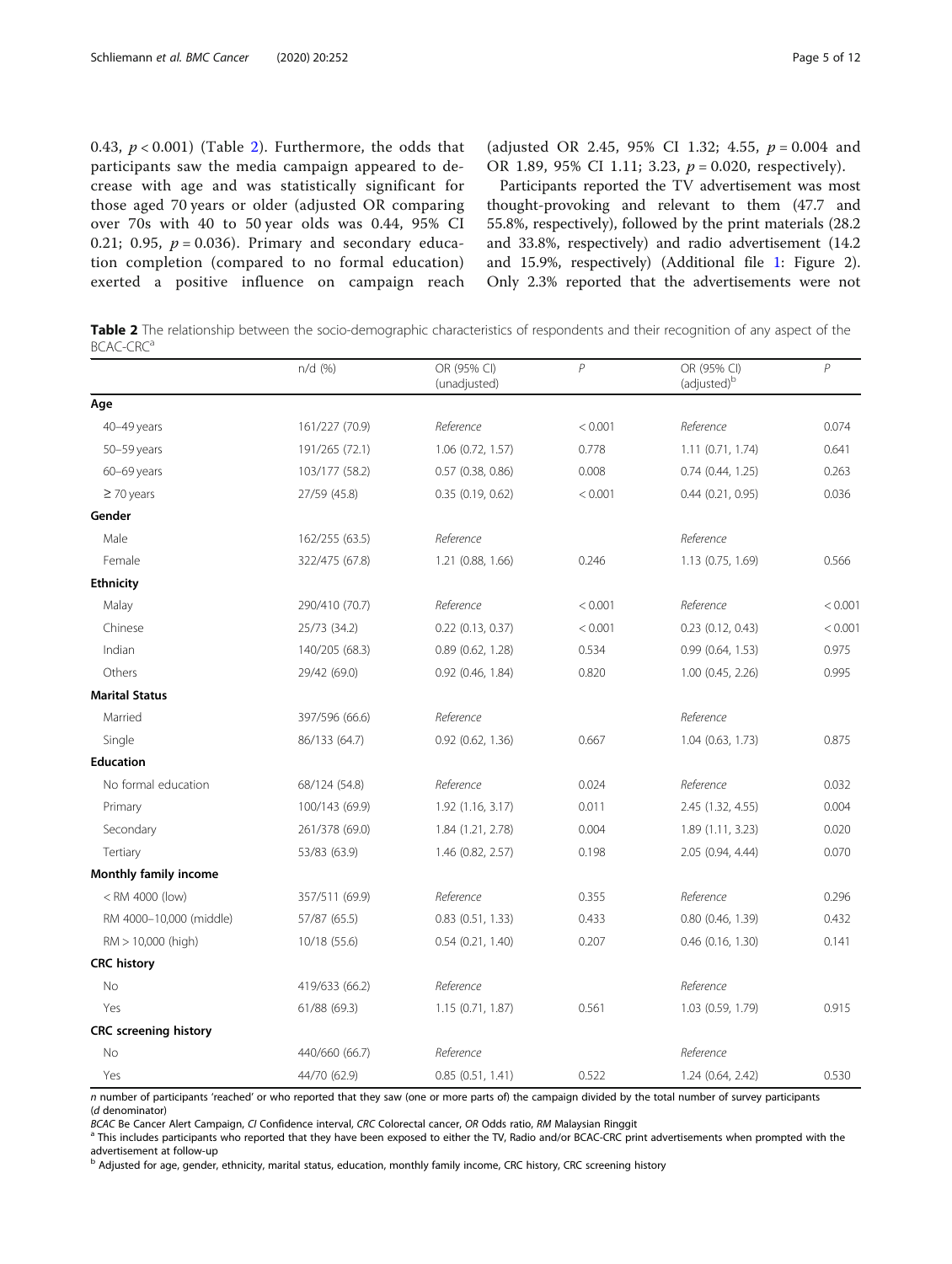culturally acceptable. Furthermore, 19.7% of participants replied that they, their friends or family saw a doctor as a result of seeing the advertisement (data not shown).

A total of 24 Facebook 'posts' were created and posted throughout the five-week campaign period (including interactive posts such as mini-quizzes to engage the target population). Most posts were posted in Malay and English and some posts were presented in Chinese and Tamil. Facebook analytics indicated that the post with the highest engagement (e.g. 'likes') used visuals (e.g. graphics) to explain CRC (reach 51,132; total engagement 2065). The post with the greatest reach (or number of users/viewers) contained information about the signs and symptoms of CRC (reach: 92,678; total engagement: 1493). The post with the next greatest reach described the risk factors of CRC (reach: 18,474; total engagement: 1075). Posts in Bahasa Melayu yielded the highest total engagement level whilst posts in the Indian and Chinese languages attained very limited reach and engagement.

Six calls to the NCSM Helpline were from callers who requested information regarding CRC and who mentioned that they found out about the helpline from the BCAC-CRC materials. Four of those callers heard the BCAC-CRC radio advertisement, one found out about the campaign through the website and one caller saw the Facebook advertisement.

#### Campaign impact

There was a significant improvement in the recognition of all CRC symptoms (prompted) at follow up and a significant improvement in the knowledge of three unprompted symptoms, i.e. 'blood in stool', 'feeling that the bowel does not empty after using the lavatory' and 'unexplained weight loss' (Table [3\)](#page-6-0). This pattern was reflected in overall average prompted symptom awareness (pre-campaign Mean: 4.2 (SD: 3.0) and post-campaign Mean: 5.2 (SD: 3.2); p < 0.001) (Additional file [1:](#page-10-0) Table 3).

Regarding participants who were not aware of CRC symptoms at baseline, a significantly higher proportion of BCAC recognisers compared to BCAC non-recognisers improved their awareness at follow-up for each prompted CRC symptom (Table [3](#page-6-0)). Similarly, change in average symptom awareness scores was higher for BCAC recognisers than non-recognisers (BCAC recognisers Mean: 1.2 (SD: 3.5) vs. BCAC non-recognisers Mean: 0.6 (SD: 3.3);  $p = 0.014$ ) (Additional file [1:](#page-10-0) Table 3). Unprompted knowledge about particular CRC symptoms at follow-up was significantly higher among BCAC recognisers who did not know the symptoms at baseline compared to nonrecognisers for the following symptoms: 'persistent abdominal pain' (23.4% vs 11.2%,  $p = 0.001$ , respectively), 'change in bowel habits for several weeks' (12.7% vs 6.6%,  $p = 0.020$ , respectively) and 'bleeding from back passage'  $(2.8\% \text{ vs } 0\%, p = 0.021, \text{ respectively}).$ 

Confidence in recognising a CRC symptom (fairly or very confident) increased significantly at follow-up (33.2% vs 39.7%,  $p < 0.001$ ). A higher proportion of BCAC-CRC recognisers who were not confident at baseline compared to non-recognisers who were not confident at baseline, reported at follow-up that they were confident about symptom recognition (46.9% vs [3](#page-6-0)4.9%,  $p = 0.018$ ) (Table 3). Most participants at baseline (91.1%) and at follow-up (92.9%) reported that they would visit a doctor within 2 weeks if they noticed a CRC sign/symptom; there was no difference between BCAC recognisers and non-recognisers.

The only variables that were significantly associated with an increase in the proportion of participants who reported awareness of, or endorsed, prompted CRC symptoms at follow-up were ethnicity and recognition of having heard or seen the radio or poster advertisement (Table [4\)](#page-7-0). Being of Indian ethnicity compared to Malay was associated with significantly lower odds of having improved symptom awareness post-campaign compared to pre-campaign in the unadjusted and adjusted models (adjusted OR 0.53, 95% CI 0.34; 0.83,  $p = 0.005$ ). There was a higher likelihood of observing an increase in symptom endorsement at follow-up among participants who heard the BCAC-CRC radio advertisement compared to participants who did not hear it (adjusted OR 2.19, 95% CI 1.33; 3.62,  $p =$ 0.002). Similarly, an increase in symptom endorsement or awareness at follow-up was significantly more likely among participants who saw the print advertisement (adjusted OR 1.80, 95% CI 1.27; 2.56,  $p = 0.001$ ). TV advertisement viewing was not associated with increased CRC symptoms endorsement at follow-up.

#### Health service use

Over the 7 months, 1055 iFOBTs and 1733 colonoscopies were reported by the local hospitals and clinics in the study area. Most colonoscopies were conducted in January 2018 ( $n = 275$ ) followed by April ( $n = 271$ ) and July ( $n = 264$ ) (Fig. [1](#page-8-0), Additional file [1:](#page-10-0) Table 4) and most iFOBTs were conducted in April  $(n = 192)$ , which indicated a very small, non-significant increase compared to previous months (Fig. [2](#page-8-0), Additional file [1](#page-10-0): Table 4). The majority of iFOBTs (60%) and colonoscopies (53%) were conducted in males and experienced by Malays (48.9 and 47%, respectively), followed by Chinese (28.2 and 36.6%) and Indians (17.1 and 13.4%) (Additional file [1](#page-10-0): Table 5). Data on age was provided in full for iFOBTs only: 50–59 years (22.2%), 60–69 years (24.8%) and 70 years and older (25.1%) (Additional file [1:](#page-10-0) Table 6). Staff in the clinics were unable to provide data about the number of participants who discussed CRC-related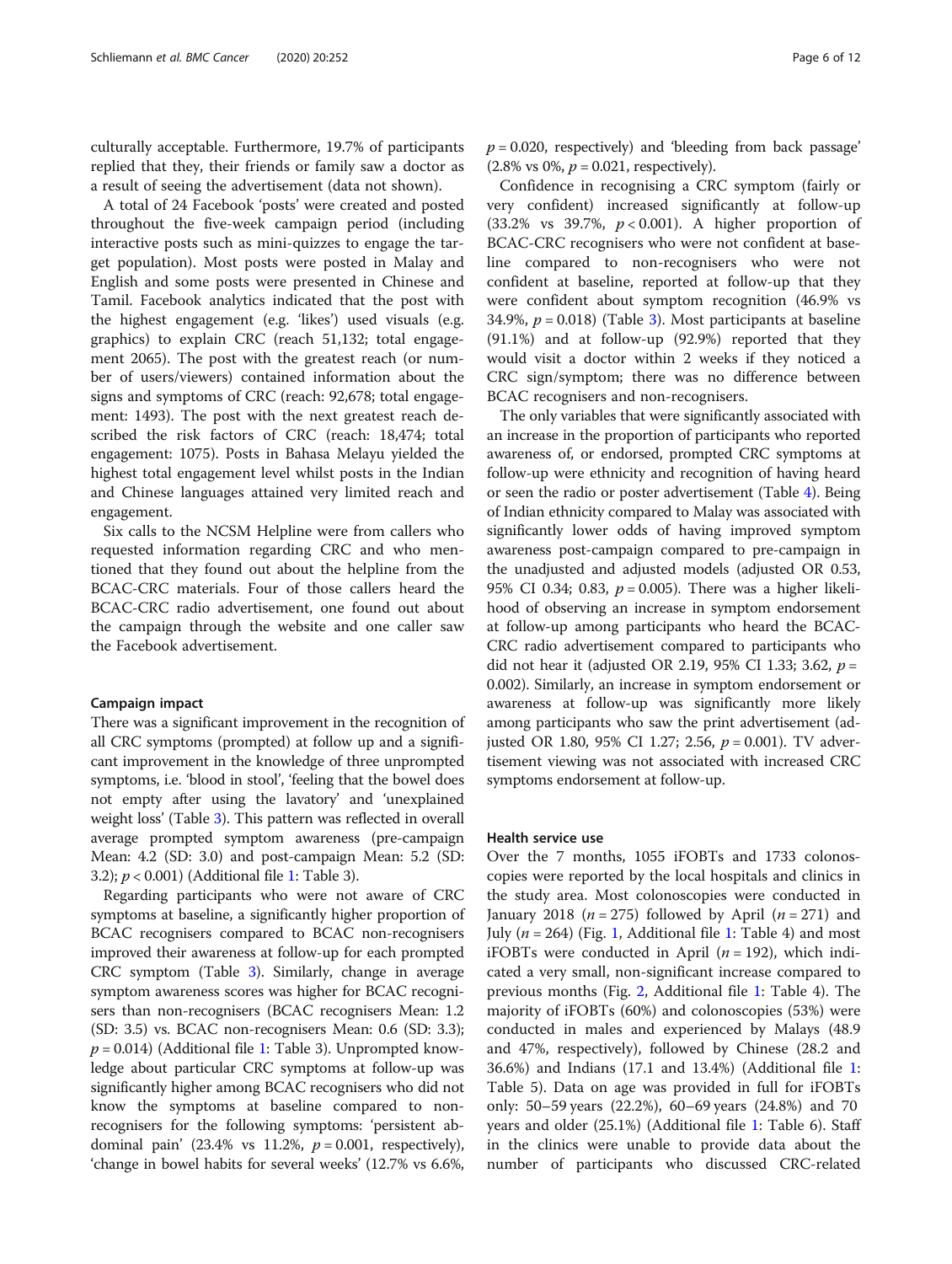<span id="page-6-0"></span>

| <b>Table 3</b> Colorectal cancer awareness pre- and post-campaign $(n = 730)$ and between BCAC-CRC recognisers and non-recognisers |  |  |
|------------------------------------------------------------------------------------------------------------------------------------|--|--|
|                                                                                                                                    |  |  |

| Survey question                                                                                                                               | Pre<br>n(%)                   | Post<br>n(%)                  | P<br>(McNemar)     | Knowledge<br>improvement in<br><b>BCAC</b> recognisers<br>n (%) <sup>a</sup> | Knowledge<br>improvement in BCAC<br>non-recognisers<br>n (%) <sup>b</sup> | P<br>(Chi<br>-Square) |
|-----------------------------------------------------------------------------------------------------------------------------------------------|-------------------------------|-------------------------------|--------------------|------------------------------------------------------------------------------|---------------------------------------------------------------------------|-----------------------|
| Signs and symptoms (unprompted)                                                                                                               |                               |                               |                    |                                                                              |                                                                           |                       |
| Blood in stool                                                                                                                                | 33(4.5)                       | 142(19.5) < 0.001             |                    | 83/460 (18.0)                                                                | 38/237 (16.0)                                                             | 0.577                 |
| Persistent abdominal pain                                                                                                                     |                               | 165 (22.6) 186 (25.5) 0.150   |                    | 84/359 (23.4)                                                                | 23/206 (11.2)                                                             | 0.001                 |
| Change in bowel habits for several weeks                                                                                                      | 69 (9.5)                      | 88 (12.1)                     | 0.102              | 55/432 (12.7)                                                                | 15/229 (6.6)                                                              | 0.020                 |
| Feeling that bowel does not empty after using<br>lavatory                                                                                     | 30(4.1)                       | 48 (6.6)                      | 0.034              | 30/461 (6.5)                                                                 | 11/239(4.6)                                                               | 0.396                 |
| Pain in back passage                                                                                                                          | 1(0.1)                        | 6(0.8)                        | 0.125              | 4/483(0.8)                                                                   | 2/246 (0.8)                                                               | 0.999                 |
| Bleeding from back passage                                                                                                                    | 26(3.6)                       | 14(1.9)                       | 0.074              | 13/465 (2.8)                                                                 | 0/239(0.0)                                                                | 0.006                 |
| Tiredness/anaemia                                                                                                                             | 16(2.2)                       | 25(3.4)                       | 0.176              | 17/474 (3.6)                                                                 | 5/240(2.1)                                                                | 0.385                 |
| Unexplained weight loss                                                                                                                       | 10(1.4)                       | 33(4.5)                       | 0.001              | 26/476 (5.5)                                                                 | $6/244$ $(2.5)$                                                           | 0.097                 |
| Lump in your abdomen                                                                                                                          | 3(0.4)                        | 9(1.2)                        | 0.146              | 6/481(1.2)                                                                   | 3/246 (1.2)                                                               | 0.999                 |
| Signs and symptoms (prompted)                                                                                                                 |                               |                               |                    |                                                                              |                                                                           |                       |
| Blood in stool                                                                                                                                |                               | 394 (54.0) 492 (67.4) < 0.001 |                    | 123/208 (59.1)                                                               | 55/128 (43.0)                                                             | 0.006                 |
| Persistent abdominal pain                                                                                                                     |                               | 372 (51.0) 441 (60.4) < 0.001 |                    | 117/212 (55.2)                                                               | 49/146 (33.6)                                                             | < 0.001               |
| Change in bowel habits for several weeks                                                                                                      |                               | 335 (45.9) 403 (55.2) < 0.001 |                    | 128/253 (50.6)                                                               | 43/142 (30.3)                                                             | < 0.001               |
| Feeling that bowel does not empty after using<br>lavatory                                                                                     | 330 (45.2) 396 (54.2) < 0.001 |                               |                    | 124/248 (50.0)                                                               | 50/152 (32.9)                                                             | 0.001                 |
| Pain in back passage                                                                                                                          |                               | 256 (35.1) 384 (52.6) < 0.001 |                    | 161/302 (53.3)                                                               | 53/172 (30.8)                                                             | < 0.001               |
| Bleeding from back passage                                                                                                                    |                               | 339 (46.4) 446 (61.1) < 0.001 |                    | 141/255 (55.3)                                                               | 51/136 (29.7)                                                             | 0.001                 |
| Tiredness/ anaemia                                                                                                                            |                               | 283 (38.8) 379 (51.9) < 0.001 |                    | 137/275 (49.8)                                                               | 54/172 (31.4)                                                             | < 0.001               |
| Unexplained weight loss                                                                                                                       |                               | 378 (51.8) 415 (56.8) 0.031   |                    | 109/220 (49.5)                                                               | 48/132 (36.4)                                                             | 0.022                 |
| Lump in your abdomen                                                                                                                          |                               | 358 (49.0) 410 (56.2) 0.003   |                    | 116/221 (52.5)                                                               | 57/151 (37.7)                                                             | 0.007                 |
| Attitudes                                                                                                                                     | Pre<br>n(%)                   | Post<br>n(%)                  | P<br>(Mc<br>Nemar) | <b>Attitude</b><br>improvement in<br><b>BCAC</b> recognisers<br>n (%)        | Attitude improvement<br>in BCAC non-<br>recognisers<br>n(%)               | P<br>(Chi-<br>square) |
| How confident are you that you would notice a<br>CRC sign or symptom? (Those 'very confident' or<br>'fairly confident')                       |                               | 223 (33.2) 290 (39.7) < 0.001 |                    | 145/309 (46.9)                                                               | 53/152 (34.9)                                                             | 0.018                 |
| How soon would you go and see a doctor if you $665(91.1)$ 678 (92.9) 0.608<br>noticed a CRC sign/symptom? (Those who<br>$replied < 2$ weeks.) |                               |                               |                    | 34/38 (89.5)                                                                 | 20/22 (90.9)                                                              | 0.999                 |

Missing information (for participants who completed follow up only): Prompted symptoms ( $n = 1$ ); Confidence ( $n = 110$ ), delayed help seeking ( $n = 70$ ) BCAC Be Cancer Alert Campaign, CRC Colorectal Cancer, n Number of part

<sup>a</sup> Number of participants who recognised the BCAC and did not know the CRC symptom at baseline but knew the symptom at follow up, divided by the total number of participants who recognised the campaign and did not know the CRC symptom at baseline

<sup>b</sup> Number of participants who did not recognise the BCAC and did not know the CRC symptom at baseline but know the symptom at follow up, divided by the total number of participants who did not recognise the campaign and did not know the CRC symptom at baseline

symptoms with their doctors or the number of CRC cases diagnosed.

#### **Discussion**

Malaysians with cancer tend to present to cancer services in the later stages of the disease, and this late presentation has severe, often fatal, consequences. Therefore, increasing awareness about cancer signs and symptoms could contribute to earlier presentation and improvements in cancer outcomes. Despite numerous studies

describing low CRC awareness amongst Malaysians, this was the first study that developed and evaluated a public health intervention in the form of a mass media campaign that aimed to improve CRC awareness. Generally, the results appeared to indicate low awareness about CRC signs and symptoms pre-campaign including prompted symptoms (ranging from 35 to 54% for different symptoms) and confirmed the need to design and implement ways in which to improve cancer awareness and nurture preventative efforts and early presentation.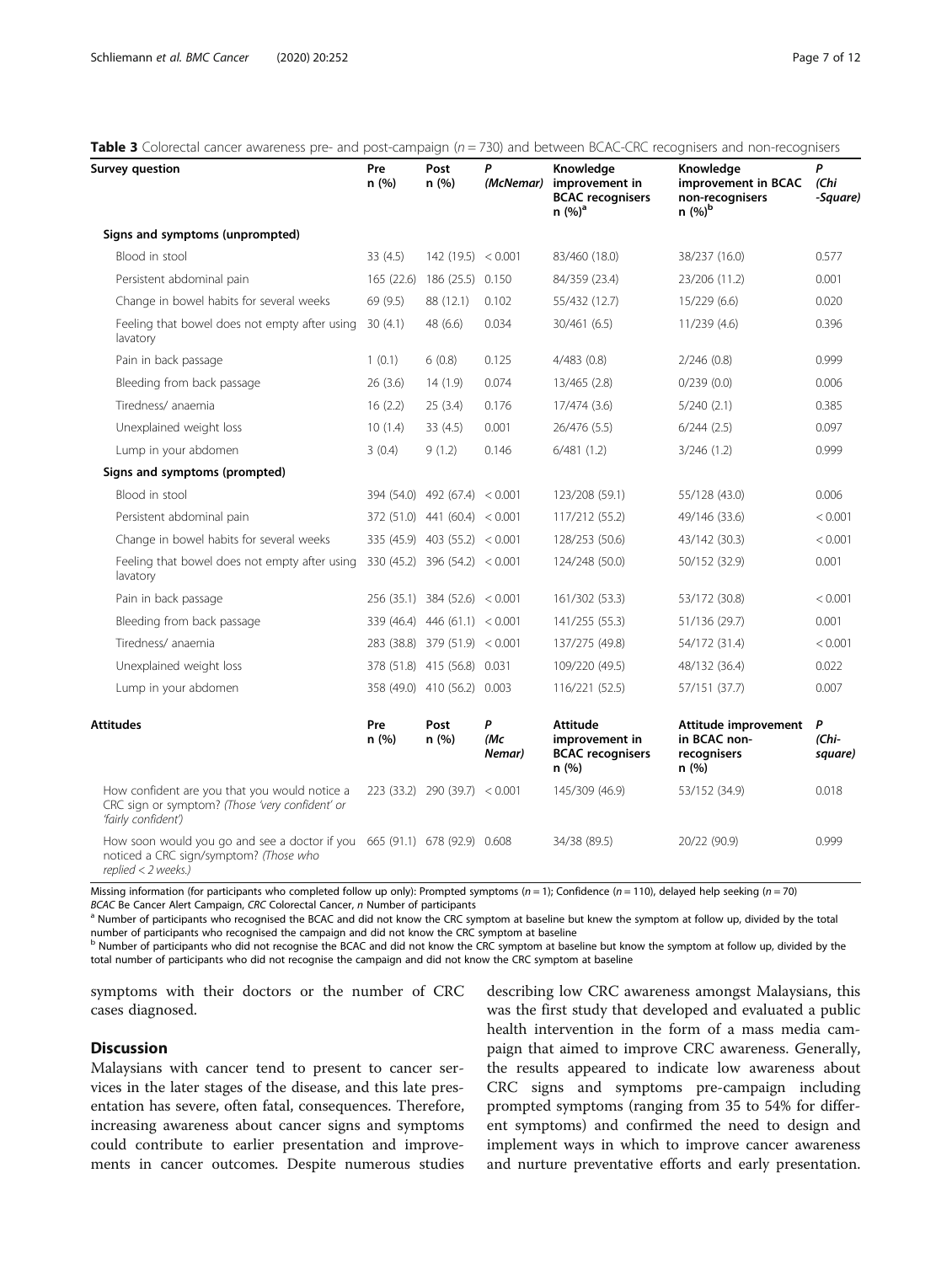|                              | $n/d$ (%)      | OR (95% CI)<br>(unadjusted) | $\overline{P}$ | OR (95% CI)<br>(adjusted) <sup>a</sup> | $\overline{P}$ |
|------------------------------|----------------|-----------------------------|----------------|----------------------------------------|----------------|
| Age                          |                |                             |                |                                        |                |
| 40-49 years                  | 137/227 (60.4) | Reference                   | 0.308          | Reference                              | 0.075          |
| 50-59 years                  | 138/265 (52.1) | $0.71$ $(0.50, 1.02)$       | 0.066          | $0.71$ $(0.47, 1.06)$                  | 0.095          |
| 60-69 years                  | 101/176 (57.4) | 0.89 (0.59, 1.32)           | 0.548          | 1.26 (0.76, 2.09)                      | 0.369          |
| $\geq$ 70 years              | 32/59 (54.2)   | 0.78 (0.44, 1.39)           | 0.395          | 1.19 (0.56, 2.50)                      | 0.652          |
| Gender                       |                |                             |                |                                        |                |
| Male                         | 140/255 (54.9) | Reference                   |                | Reference                              |                |
| Female                       | 269/475 (56.6) | 1.08 (0.79, 1.46)           | 0.631          | 1.21 (0.83, 1.77)                      | 0.326          |
| <b>Ethnicity</b>             |                |                             |                |                                        |                |
| Malay                        | 241/410 (58.8) | Reference                   | 0.169          | Reference                              | 0.031          |
| Chinese                      | 42/73 (57.5)   | $0.95$ $(0.57, 1.57)$       | 0.842          | 1.07 (0.58, 1.97)                      | 0.841          |
| Indian                       | 101/204 (49.5) | $0.69$ $(0.49, 0.96)$       | 0.030          | $0.53$ $(0.34, 0.83)$                  | 0.005          |
| Others                       | 25/42 (59.5)   | $1.03$ $(0.54, 1.87)$       | 0.926          | 1.03 (0.49, 2.17)                      | 0.937          |
| <b>Marital Status</b>        |                |                             |                |                                        |                |
| Married                      | 332/596 (55.8) | Reference                   |                | Reference                              |                |
| Single                       | 77/133 (57.9)  | 1.09 (0.75, 1.59)           | 0.660          | $1.12$ (0.70, 1.81)                    | 0.639          |
| <b>Education</b>             |                |                             |                |                                        |                |
| No formal education          | 69/123 (56.1)  | Reference                   | 0.208          | Reference                              | 0.135          |
| Primary                      | 71/143 (49.7)  | $0.77$ $(0.48, 1.25)$       | 0.294          | $0.66$ $(0.37, 1.18)$                  | 0.162          |
| Secondary                    | 224/378 (59.3) | 1.14 (0.76, 1.72)           | 0.537          | 1.11 (0.66, 1.87)                      | 0.701          |
| Tertiary                     | 43/83 (51.8)   | $0.84$ (0.48, 1.47)         | 0.544          | 0.81 (0.39, 1.68)                      | 0.562          |
| Monthly family income        |                |                             |                |                                        |                |
| $<$ RM 4000                  | 293/511 (57.3) | Reference                   | 0.558          | Reference                              | 0.627          |
| RM 4000-10,000               | 49/87 (56.3)   | $0.96$ $(0.61, 1.52)$       | 0.859          | $0.94$ $(0.56, 1.57)$                  | 0.798          |
| RM > 10,000                  | 8/18 (44.4)    | $0.60$ $(0.23, 1.53)$       | 0.282          | $0.60$ $(0.21, 1.70)$                  | 0.336          |
| <b>CRC</b> history           |                |                             |                |                                        |                |
| No                           | 356/633 (56.2) | Reference                   |                | Reference                              |                |
| Yes                          | 48/88 (54.5)   | $0.93$ $(0.60, 1.46)$       | 0.764          | $0.83$ $(0.50, 1.38)$                  | 0.468          |
| <b>CRC</b> screening history |                |                             |                |                                        |                |
| No                           | 378/660 (57.3) | Reference                   |                | Reference                              |                |
| Yes                          | 31/69 (44.9)   | $0.61$ $(0.37, 1.00)$       | 0.051          | $0.68$ $(0.37, 1.24)$                  | 0.206          |
| TV ad recognition            |                |                             |                |                                        |                |
| No                           | 229/417 (54.9) | Reference                   |                | Reference                              |                |
| Yes                          | 180/312 (57.7) | 1.12 (0.83, 1.51)           | 0.455          | $0.80$ $(0.56, 1.15)$                  | 0.232          |
| Radio ad recognition         |                |                             |                |                                        |                |
| No                           | 322/596 (54.0) | Reference                   |                | Reference                              |                |
| Yes                          | 87/133 (65.4)  | 1.61 (1.09, 2.38)           | 0.017          | 2.19 (1.33, 3.62)                      | 0.002          |
| Print ad recognition         |                |                             |                |                                        |                |
| No                           | 223/437 (51.0) | Reference                   |                | Reference                              |                |
| Yes                          | 186/292 (63.7) | 1.68 (1.24, 2.28)           | 0.001          | 1.80 (1.27, 2.56)                      | 0.001          |

<span id="page-7-0"></span>Table 4 Improvement in prompted symptom awareness by socio-demographic characteristics and recognition of BCAC-CRC advertisements (binary logistic regression)

 $n$  number of participants improved their prompted symptom awareness by one or more symptoms divided by the total number of survey participants (d denominator)<br>Ad Advertisement, CI Confidence interval, n Number of participants, OR Odds ratio, RM Malaysian Ringgit, TV Television

Ad Advertisement, CI Confidence interval, *n* Number of participants, OR Odds ratio, RM Malaysian Ringgit, TV Television<br><sup>a</sup> Adjusted for age, gender, ethnicity, marital status, education, monthly family income, TV ad reco CRC history, CRC screening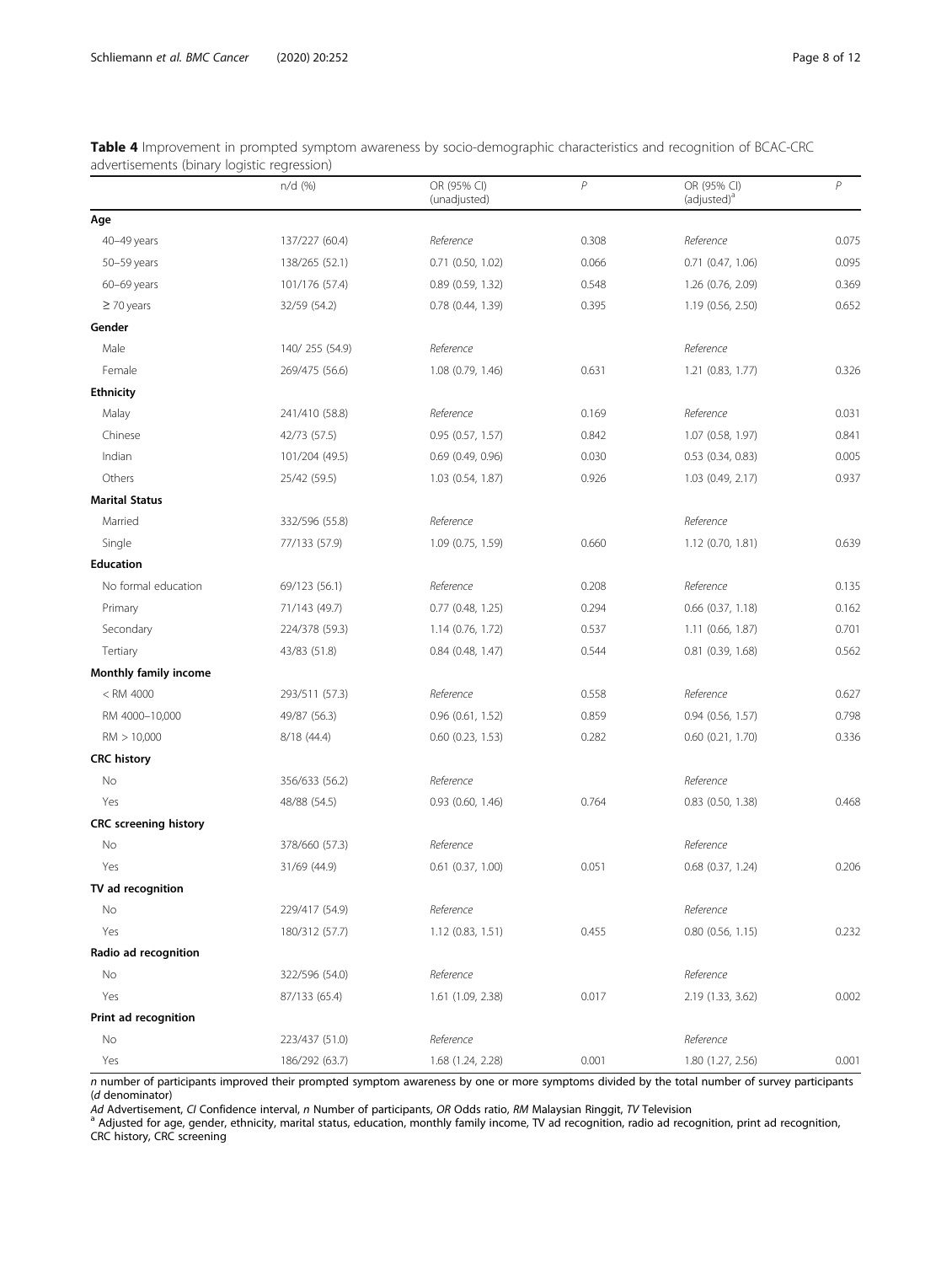<span id="page-8-0"></span>

For example, pre-campaign awareness level about 'blood in stool' for the English Be Clear on Cancer (BCOC) was 55% compared to 46% in Malaysia [[19](#page-11-0)]. The results of the evaluation, overall, indicated that symptom awareness improved after campaign delivery and that, more specifically, prompted awareness about all CRC symptoms improved among participants who saw any of the BCAC-CRC materials and did not recognise the symptoms as baseline, compared to participants who did not recall seeing or hearing the campaign.

This post-campaign increase in awareness may be related to the way in which the campaign materials were adapted and presented [\[14\]](#page-11-0) and informed by best available evidence [[10](#page-11-0)]. For example, print advertisements that highlighted the colon/rectum and the radio advertisements that emphasised paying attention to bowel habits were adapted to suit the multi-ethnic population and culture of Malaysia. 'Blood in stool' was the main symptom that was highlighted in TV and radio advertisements. Approximately 60% of BCAC-recognisers compared to 40% of non-recognisers who were unaware of this symptom at baseline reported after the campaign that blood in stool was a key important sign of CRC. Findings from the English BCOC four-month campaign reported a smaller increase in awareness about 'blood in



stool', i.e. 14% post-campaign, though data comparing improvement between BCAC recognisers and nonrecognisers was not reported [\[19\]](#page-11-0).

Posters in clinics and TV advertisements were the two most commonly recognised (unprompted) media before participants were shown the three advertisements, which is in line with findings from the BCA primer and lung cancer campaigns [\[16\]](#page-11-0). Sixty-six percent of the study population reported that they saw one or more BCAC-CRC advertisements compared to about 70% who noticed any BCOC materials [\[20\]](#page-11-0). Recognition of TV advertisements was higher in the BCOC campaign (7 out of 10) compared to BCAC-CRC (5 out of 10) [\[20\]](#page-11-0). This result may suggest that a similar reach can be achieved with a mass media campaign of a shorter duration. Mass media campaigns do not appear to reach older participants, perhaps, because people aged over 60 years old feature rarely in such campaigns [[21](#page-11-0)] including the BCAC. The BCAC found it a challenge to recruit older survivors to share their stories on TV or online. Findings from our evaluation and the BCOC campaign indicate that participants aged 75 years or above were significantly less likely to notice advertisements [[20](#page-11-0)]. In contrast to the findings relating to older people, female participants in our evaluation and in the BCOC survey were more likely than men to notice advertisements. Findings from a relatively small crosssectional USA study that aimed to assess whether or not years of CRC campaign activities including the Centre for Disease Control Prevention's Screen for Life campaign improved awareness about campaign-related messages, did not find a significant difference between participants aged below or above 65 years [\[22](#page-11-0)].

Findings from the evaluation of the Northern Irish BCA primer campaign indicated that the extent of the 'reach' to lower socio-economic groups was relatively poor [[16](#page-11-0)]. Whilst the BCAC-CRC was noticed least by participants without formal education, it reached participants from low-income households equally as participants from middle- or high-income backgrounds. Regarding coverage of ethnic groupings, the BCAC-CRC seemed to reach Malays and Indians but not Chinese participants despite the fact that the TV advertisement was aired for 5 weeks on one of the most commonly watched Chinese TV channels (8TV). Poor reach may be related to the lower proportion of Chinese participants who agreed to participate in the surveys and may suggest that there is a need to consider alternative ways of communicating cancer education messages to the Chinese community in Malaysia. Indeed, there may be merit in tailoring media modes to particular ethnic groups. For example, a much higher proportion of Indians than other ethnic groups listened to (Tamil) radio. Print advertisements and TV seemed to reach a similar proportion of the target population. However, viewing the TV advertisements did not affect prompted awareness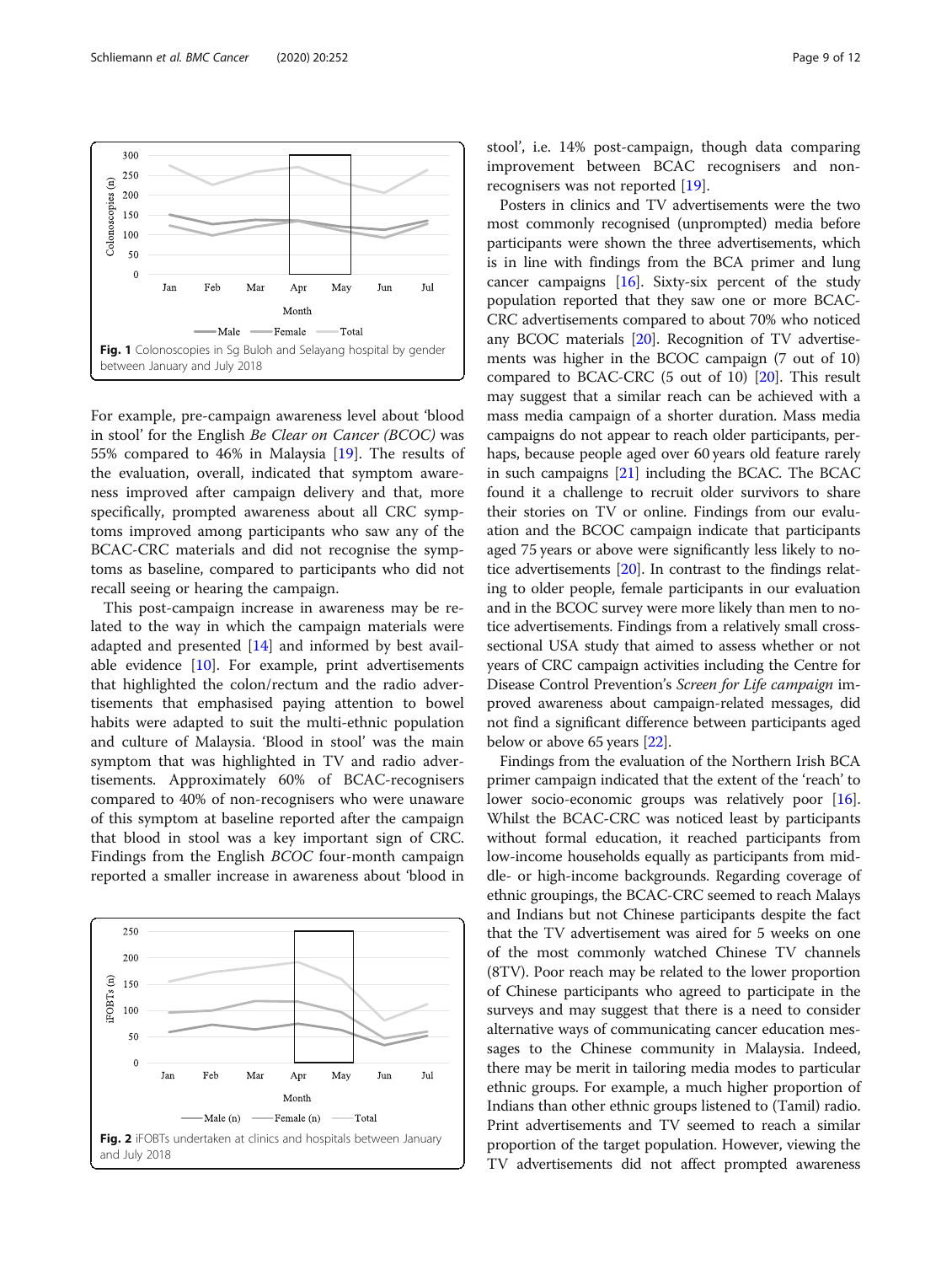about CRC signs and symptoms whereas observing or listening to printed or radio materials seemed to contribute to increased awareness. Although campaign reach to Chinese participants was low, Indians were significantly less likely to show improved CRC symptom recognition (prompted). Income and educational level groupings achieved similar awareness improvement (scores) in keeping with findings from the BCOC [[12,](#page-11-0) [19\]](#page-11-0).

More than half the sample thought that the BCAC TV campaign materials were relevant to them (56%), which is similar to findings from the BCOC bowel campaign (51%) [[19](#page-11-0)]. Eighty-four percent of participants did not reply or answered 'don't know' to the question regarding whether or not the radio materials were relevant to them. Participants who did not think that the radio campaign was relevant tended to be older (60 and above) whilst a higher proportion of Indians than other ethnic groups thought it was relevant. The poor reach to older age groups might be related to the use of unfamiliar languages e.g. English or Tamil. There were no differences between participants who viewed print advertisements as relevant vs irrelevant.

The collection of data on screening activity before and after the BCAC-CRC in a way that would have afforded a robust test of campaign impact was not possible in the circumstances. The limited screening data that we were able to collect did not indicate an increase - iFOBT and colonoscopy rates were similarly high in January and July. The results of CRC awareness raising studies in Japan, Korea and Israel (through mailed information, i.e. brochures and/or letters) were inconclusive  $[10]$  whereas findings from the more extensive BCOC media campaign indicated that the number of (2-week-wait) referrals for screening increased by 59% [\[23\]](#page-11-0) and the Australian National Bowel Cancer Screening Programme which promoted iFOBT uptake through TV advertisements for 8 weeks reported an improvement in screening uptake during the campaign and up to 2 months after [[24](#page-11-0)]. So, it appears that a multimode approach is needed for awareness-raising campaigns to achieve impact in relation to screening activity and clinic visits. It may not be surprising that, overall, the number of iFOBTs was higher for women whereas the number of colonoscopies was higher for men, given that CRC is more common among men. Similarly, iFOBT completion was highest among people aged 50 years and older, which is unsurprising given the higher CRC incidence in that age group and current opportunistic screening recommendations. The pattern of screening activity appeared to indicate the need to be mindful of sociocultural contexts when designing and implementing this kind of public health intervention. For example, fewer iFOBTs and colonoscopies were undertaken during February, May and June due, in part, to the national holidays in Malaysia that occurred during these months and the observance by Muslims to avoid examination of certain bodily cavities during Ramadan's fasting months, May – June 2018.

The fact that use of social media as part of the campaign indicated, for example, high engagement (in terms of the frequency of 'posts') and, at the same time, low recall of campaign posts (on Facebook) points to the difficulty of evaluating the impact of this particular intervention component. The benefits of social media have been described as widening information access and increasing information sharing and interaction [\[25\]](#page-11-0). However, these benefits and the diffuse and widely distributed nature of social media means that it is likely that more than the usual research techniques are required to capture its impact for public health good and cancer education at a population level. Further research is required to investigate the use and impact of social media interventions (delivered through Facebook, YouTube and other channels) in terms of delivering effective education and improving cancer awareness [\[26](#page-11-0)]. Regarding the helpline, there do not appear to be any studies that report the use of a helpline and its uptake as part of a cancer awareness campaign. The low number of calls to the helpline in this campaign may indicate that participants did not perceive a pressing need to call and/or preferred to visit their doctor to discuss health issues. Qualitative findings regarding the use of cancer council helplines in Australia also suggested that barriers to calling included not needing/wanting help [\[27\]](#page-11-0). Nevertheless, a helpline of this kind serves as an extra 'safety net' to capture urgent concerns from research participants.

It was not possible to create or construct a control group as part of this evaluation due to the nationwide distribution of the cancer awareness-raising intervention via TV, radio, print and social media. 'The major strength of mass media [as a public health and cancer education intervention] their ability to reach a wide audience, paradoxically, also presents the greatest challenge for evaluation' [\[28](#page-11-0)]. In addition, it is possible that the pre-campaign assessment itself provided a form of cancer education about CRC symptoms or prompted participants to search out further information about CRC even though participants at baseline were not told about the campaign or that there would be a follow-up assessment. However, data about campaign recognition (or not) was used to adjust the analysis in a way that illuminated any extra effect due to the campaign. The self-reported nature of assessing campaign recognition is a commonly recognised limitation of evaluations of the kind presented here. It is important to be aware that the followup survey occurred between 1 day and 3 months postcampaign and, therefore, participants who were interviewed 1 month after the campaign ended may have had higher symptom awareness compared to participants who were interviewed 2 to 3 months post-campaign. Also, there is a possibility that some participants may have answered interview assessment questions in a self-perceived socially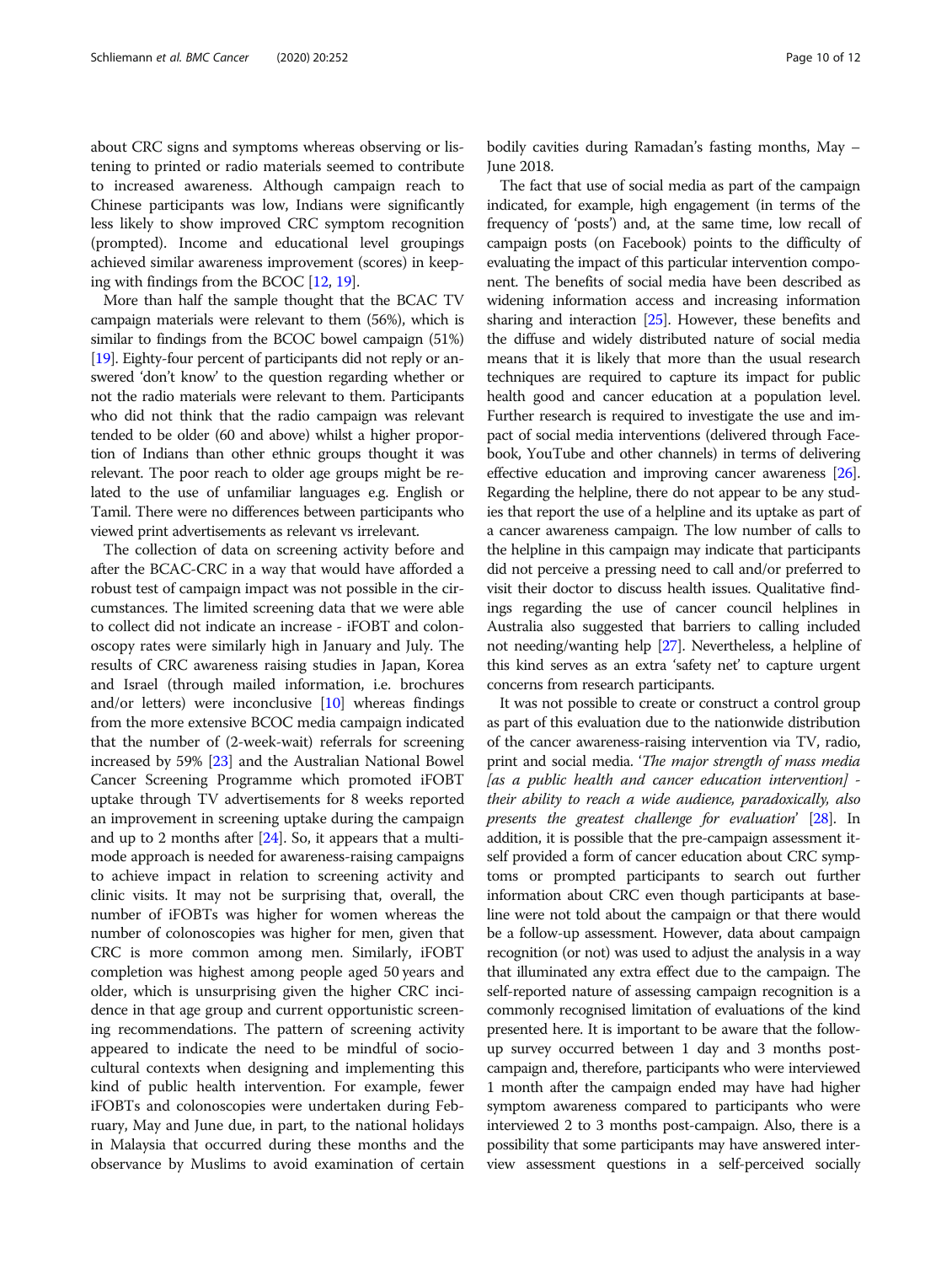<span id="page-10-0"></span>desirable way. We need to be mindful, too, of the composition of the study population in terms of, for example, the comparative underrepresentation of men [[13](#page-11-0)] which was due, most likely, to the fact that research assistants visited households during the daytime when more women may have been at home. Chinese participants were also underrepresented whilst, as a proportion of the study population relative to the general population of Malaysia, there were around four times more Indian participants [[13\]](#page-11-0). A strength of the evaluation was that most participants were recruited from low-income households, a section of the population who tend to be underrepresented in research. Finally, we were unable to provide data about screening services provided by privately run clinics; and we collected data with difficulty about the activity of governmentfunded clinics, which kept only limited paper-based records. This kind of data management and related research is common in LMICs and, so, it is an area that deserves attention and resources.

#### Conclusion

Arguably, the BCAC-CRC study is one of the most robust evaluations of public health efforts to improve early cancer detection in an Asian country, particularly in the form of a cancer mass media campaign, despite the limitations that we have noted above [\[10\]](#page-11-0). Overall, the findings of the evaluation indicate that a culturally adapted, evidence-based mass media intervention [\[14](#page-11-0)] appears to impact positively in terms of improving CRC symptom awareness among an Asian population; and that impact is more likely when a campaign operates a differentiated approach that matches modes of communication to the ethnic and religious diversity in a population. Therefore, further research is needed to identify which communication channels and form of tailoring are required to reach (in the example of Malaysia) the Chinese community, people without formal education and older people. The campaign that is presented here and its evaluation provides a sound design template and research platform for the implementation and spread of cancer awareness programmes in Malaysia and Asia and, so, reduce late presentation and CRC diagnosis in Malaysia and other Asian countries. Furthermore, our partnership approach to the design of the programme including the ongoing active involvement of the MoH and the NCSM increases the likelihood of effective knowledge transfer.

#### Supplementary information

Supplementary information accompanies this paper at [https://doi.org/10.](https://doi.org/10.1186/s12885-020-06742-3) [1186/s12885-020-06742-3](https://doi.org/10.1186/s12885-020-06742-3).

Additional file 1: Table 1. Information about all campaign activities and media used during BCAC-CRC. Table 2. Socio-demographic characteristics of post-campaign respondents by ethnic group. Table 3. Change in average prompted knowledge score. Table 4. Number of iFOBTs and colonoscopies undertaken by gender (January - July 2018). Table 5.

Number of iFOBTs and colonoscopies undertaken by ethnicity (January – July 2018). Table 6. Number of iFOBTs undertaken by age group (January – July 2018). Figure 1. Advertisement channels through which participants noticed the BCAC-CRC advertisements (unprompted). Figure 2. Advertisement channels through which participants noticed the BCAC-CRC advertisements (prompted) and thoughts on materials. Figure 3. Difference in campaign material reach between ethnicities.

#### Abbreviations

BCA: Be Cancer Aware; BCAC: Be Cancer Alert Campaign; BCOC: Be Clear on Cancer; CAM: Cancer Awareness Measure; CI: Confidence Interval; CRC: Colorectal cancer; iFOBT: Immunochemical Fecal Occult Blood Test; LMICs: Low Middle Income Countries; MoH: Ministry of Health; N: Number; NCSM: National Cancer Society; OR: Odds ratio; RM: Malaysian Ringgit; TV: Television

#### Acknowledgements

We would like to thank all involved in the development of the Be Cancer Alert Campaign materials and would like to acknowledge that the Be Cancer Alert Campaign materials were adapted from materials produced by the Public Health Agency, Northern Ireland for the Be Cancer Aware Campaign. We thank the Government Department of Statistics Malaysia for providing the randomly selected households, Dato Dr. Fitjerald A/L Henry and Dr. Illiati Ibrahim from Hospital Selayang, Dr. Yap Lee Ming from Hospital Sungai Buloh and Dr. Mohammad Nazarudin and Pn. Emie Naziana from Gombak Health District for providing data on colorectal cancer screening, and everyone who collected data and participated in the study.

#### Authors' contributions

MDo and TTS conceptualised and planned the project and are the Co-PIs of the successful grant award from UK MRC-Newton Ungku Omar Fund. DS, DP, TTS and MDa planned and coordinated the study and data collection. SS guided the BCAC campaign design and implementation and NSBIT guided the collection of health service data. DS drafted the manuscript. MDo led the editing and refinement of the manuscript. CD planned the statistical analysis and conducted the power calculation. DS and CC conducted the statistical analysis. All authors contributed to, reviewed and approved, the final manuscript.

#### Funding

This study is funded by UK MRC-Newton Ungku Omar Funding. The collaborative grant application was subjected to peer-review by individual academic reviewers and the final decision about funding was made by an expert panel. The funder had no role in the design of the study, collection, analysis, and interpretation of data or in writing the manuscript.

#### Availability of data and materials

The datasets used and/or analysed during the current study are available from the corresponding author on reasonable request.

#### Ethics approval and consent to participate

Ethics approval for the study was granted by the Medical Research Ethics Committee, University Malaya Medical Centre (ID: 2016126–4668) and by the National Medical Research Register (ID: NMRR-17-2788-35,613 and NMRR-18- 1961-42562). Consent to participate was signed by all study participants. The study was performed in accordance with the Declaration of Helsinki.

#### Consent for publication

Consent for publication was signed by all study participants.

#### Competing interests

The authors declare that they have no competing interests.

#### Author details

<sup>1</sup> Centre for Public Health and UKCRC Centre of Excellence for Public Health Queen's University Belfast, Belfast, UK. <sup>2</sup> Centre for Population Health (CePH) Department of Social and Preventive Medicine, University of Malaya, Kuala Lumpur, Malaysia. <sup>3</sup> Facultas Public Health, University Airlangga, Surabaya, Indonesia. <sup>4</sup> National Cancer Society Malaysia, Kuala Lumpur, Malaysia. <sup>5</sup> Ministry of Health Malaysia, Kuala Lumpur, Malaysia. <sup>6</sup>National Cancer